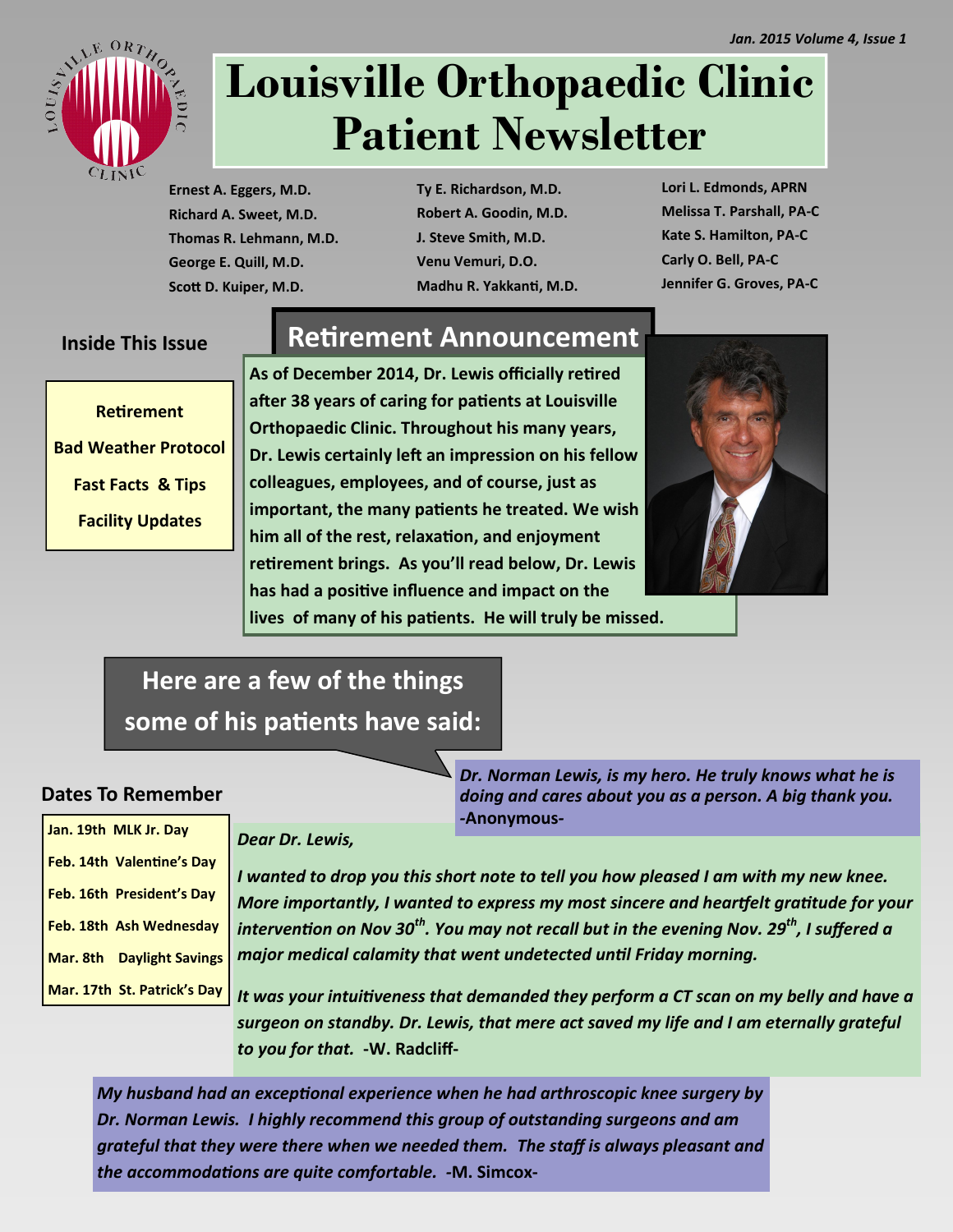# **Watch Your Back, or Neck Rather**



| Looking down at your electronic device | Simple Solutions:                                                                                                |
|----------------------------------------|------------------------------------------------------------------------------------------------------------------|
|                                        | for an extended period of time can cause: 1. For every 20 min. of prolonged use, sit up straight<br>1. Neck nain |
|                                        |                                                                                                                  |
| 2. Shoulder Pain                       | $\parallel$ 2. Stretch neck and shoulders several times a day                                                    |
| 3. Chronic Headaches                   |                                                                                                                  |
| 4. Upper Back Pain                     | 3. Take a short walk                                                                                             |
| 5. Increased curvature of the spine    | $\parallel$ 4. Be aware of your posture/position                                                                 |

http://www.spine-health.com/conditions/neck-pain/neck-stretches

### **Stretches**



#### **Corner Stretch**

**Stand in a corner with your elbows at shoulder level and your forearms resting on the walls to either side of the corner. Slowly lean into the corner until a stretch is felt across your chest. Hold for 10 seconds. Perform 3 repetition(s), 2 time(s) per day.** 



#### **Levator Scapulae**

**Grasp under your seat on the involved side.**

**Gently rotate your head away and look down while supporting with your hand as shown above. Hold for 10 seconds.**  Perform 4 repetition(s), 2 time(s) per day. **Perform to the left & right sides.**